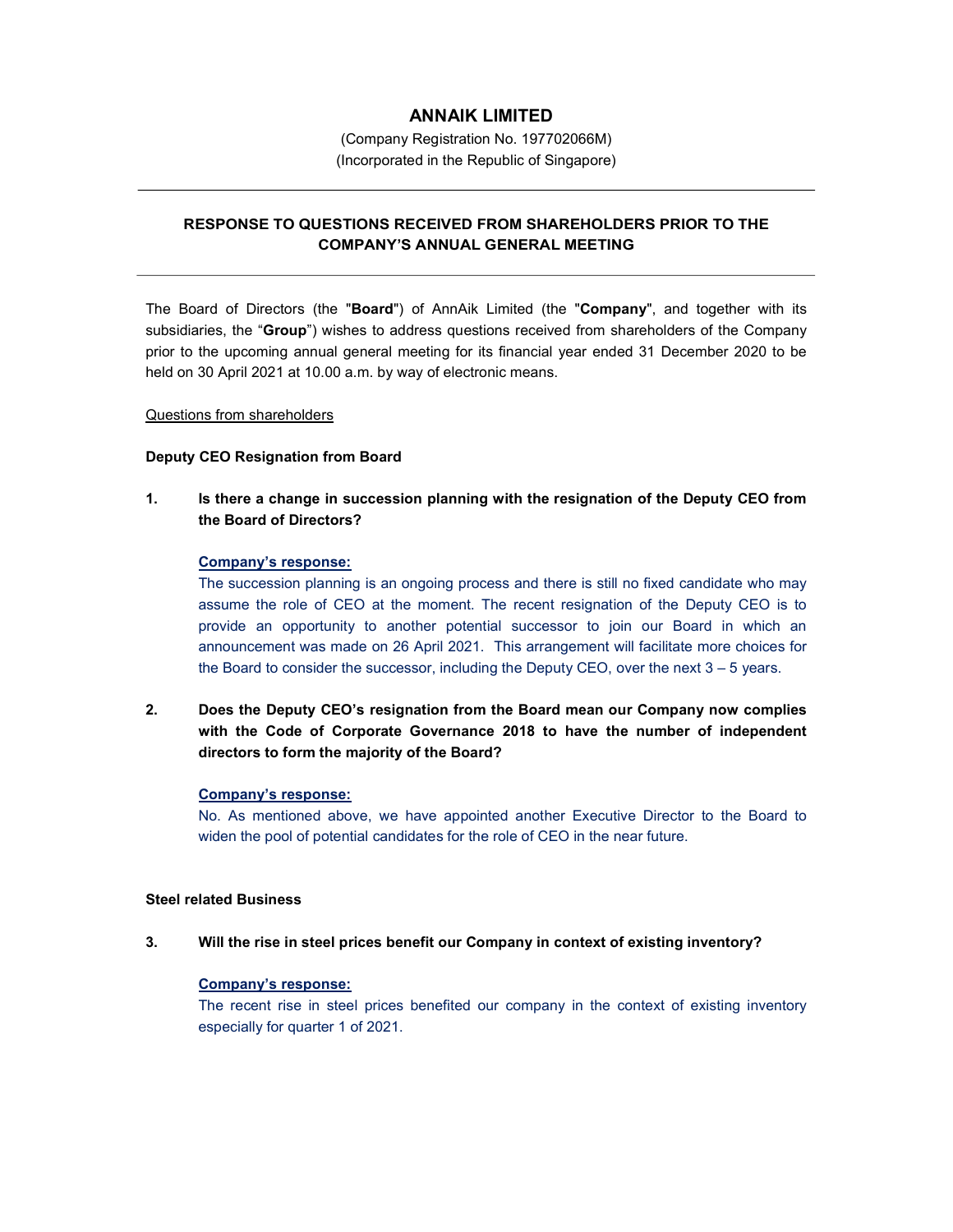4. Has our Company been able to maintain the steel business's gross margin with the increase in steel prices?

#### Company's response:

The Company's steel distribution business is able to maintain or derive higher gross profit margin with the increase in steel prices especially in quarter 1 of 2021.

#### Wastewater Treatment Business

5. Can our Company elaborate more on the hazardous wastewater business in SG in terms of revenues and number of projects?

#### Company's response:

The hazardous wastewater business in SG is to provide tailor made treatment system to customers who require our services under turnkey or Engineering, Procurement and Construction ("EPC") basis. In 2020, this business in SG contributed revenue of \$1,891,000 from 2 major projects.

6. Given the high capex and competitive nature of the PRC wastewater market, how did we compete with the major State-Owned Enterprises (SOEs) for new wastewater projects?

### Company's response:

We understand the high capital expenditure ("capex") and competitive nature of the PRC wastewater market especially from SOEs for new wastewater projects in PRC. Thus, the Company has adopted, since 2005, a more focused approach by building our profile and track records in Zhejiang province, Huzhou City. Being present in this particular location over the past 16 years, we still have some opportunities to obtain new wastewater treatment projects or via acquisition of brown field projects.

7. Notes 38 of Annual Report - What is the breakdown of environmental business in terms of EPC and recurring water treatment revenue? What much of the revenue is in PRC vs SG?

|                                   | <b>SG</b>      | <b>PRC</b>     | Total          |
|-----------------------------------|----------------|----------------|----------------|
|                                   | <b>S\$'000</b> | <b>S\$'000</b> | <b>S\$'000</b> |
| <b>EPC</b>                        | 1.891          | 2.407          | 4,298          |
| Recurring water treatment revenue | -              | 12,797         | 12.797         |
| Total                             | 1.891          | 15,204         | 17,095         |

### Company's response: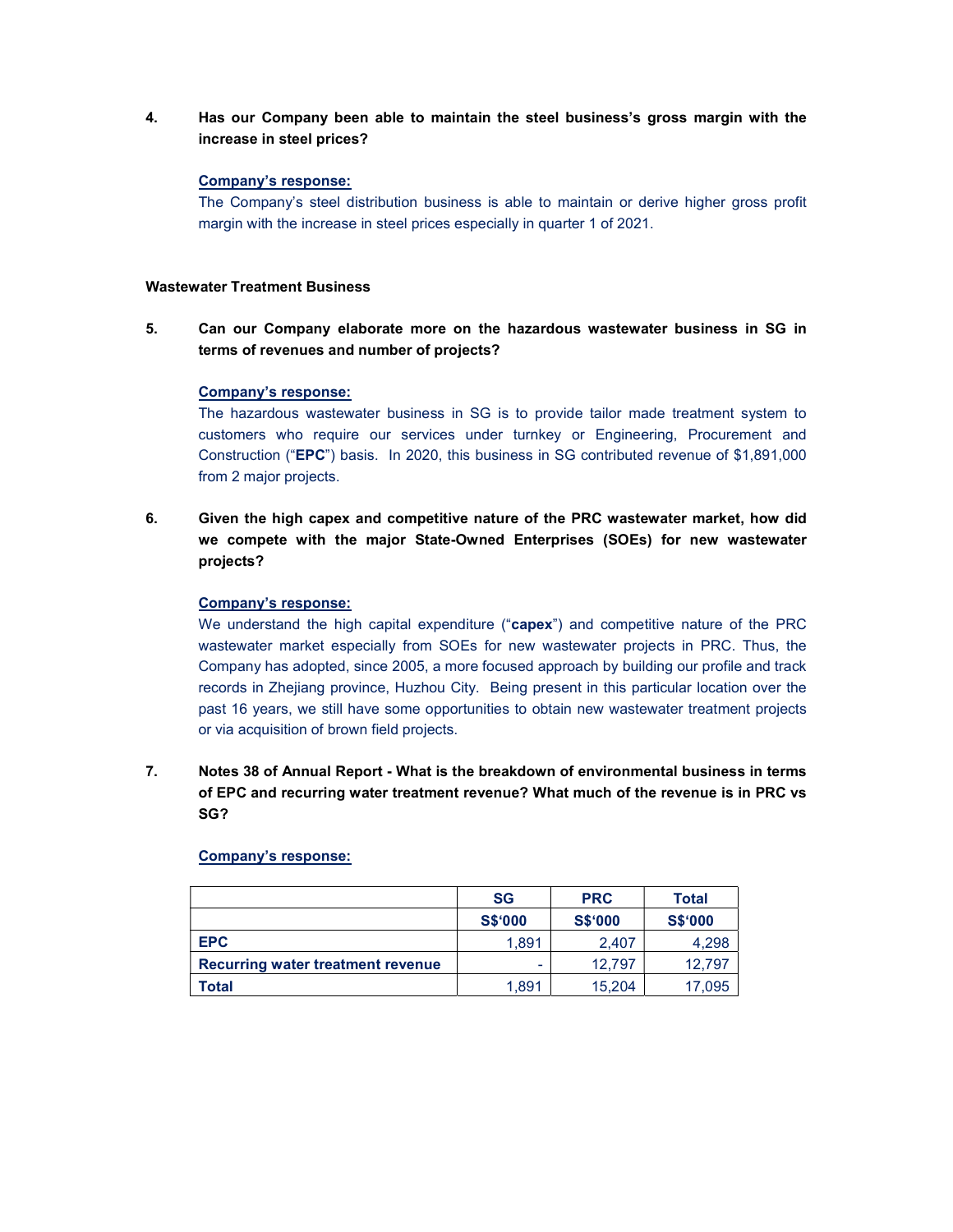8. Notes 42 of Annual Report - can our Company also share the start dates of the respective concessions for the projects listed? Can our Company share the date of the last tariff adjustment for the respective projects?

### Company's response:

| <b>Wastewater Treatment Plants</b>        | <b>Start Date of Concession</b> |  |  |
|-------------------------------------------|---------------------------------|--|--|
| ChangXing AngWei Environmental &          | 2010                            |  |  |
| Ecological Engineering Co., Ltd.          |                                 |  |  |
| ChangXing Lijiaxiang<br><b>New</b><br>Era | 2007                            |  |  |
| Wastewater Treatment Co., Ltd             |                                 |  |  |
| Wastewater<br>ChangXing<br>Annyi          | 2016                            |  |  |
| Treatment Co., Ltd                        |                                 |  |  |
| Wastewater<br>ChangXing Hengyi            | 2017                            |  |  |
| Treatment Co., Ltd                        |                                 |  |  |
| Shuanglin (Huzhou)<br>Wastewater          | 2012                            |  |  |
| Treatment Co., Ltd                        |                                 |  |  |
| Wastewater<br>ChangXing<br>LinYi          | 2020                            |  |  |
| Treatment Co., Ltd                        |                                 |  |  |
| ChangXing LinSheng<br>Wastewater          | 2010                            |  |  |
| <b>Treatment Co., Ltd</b>                 |                                 |  |  |
| ChangXing Wusheng<br>Wastewater           | 2010                            |  |  |
| Treatment Co., Ltd                        |                                 |  |  |

Tariff adjustment is on average between 3 – 5 years.

## Capital Management

9. How is our Board intend to improve shareholder value, especially the deep market price discount to NTA?

### Company's response:

The Board is constantly looking into potential restructuring exercise including but not limited to spin-off of environmental business or partnering with synergetic companies to enhance the shareholder value for the Group. On the other hand, we will continue to ensure smooth operations, efficiency in scale and unwind unproductive fixed assets or investment to provide sustainable profit and cash flow to the Group via dividend declaration.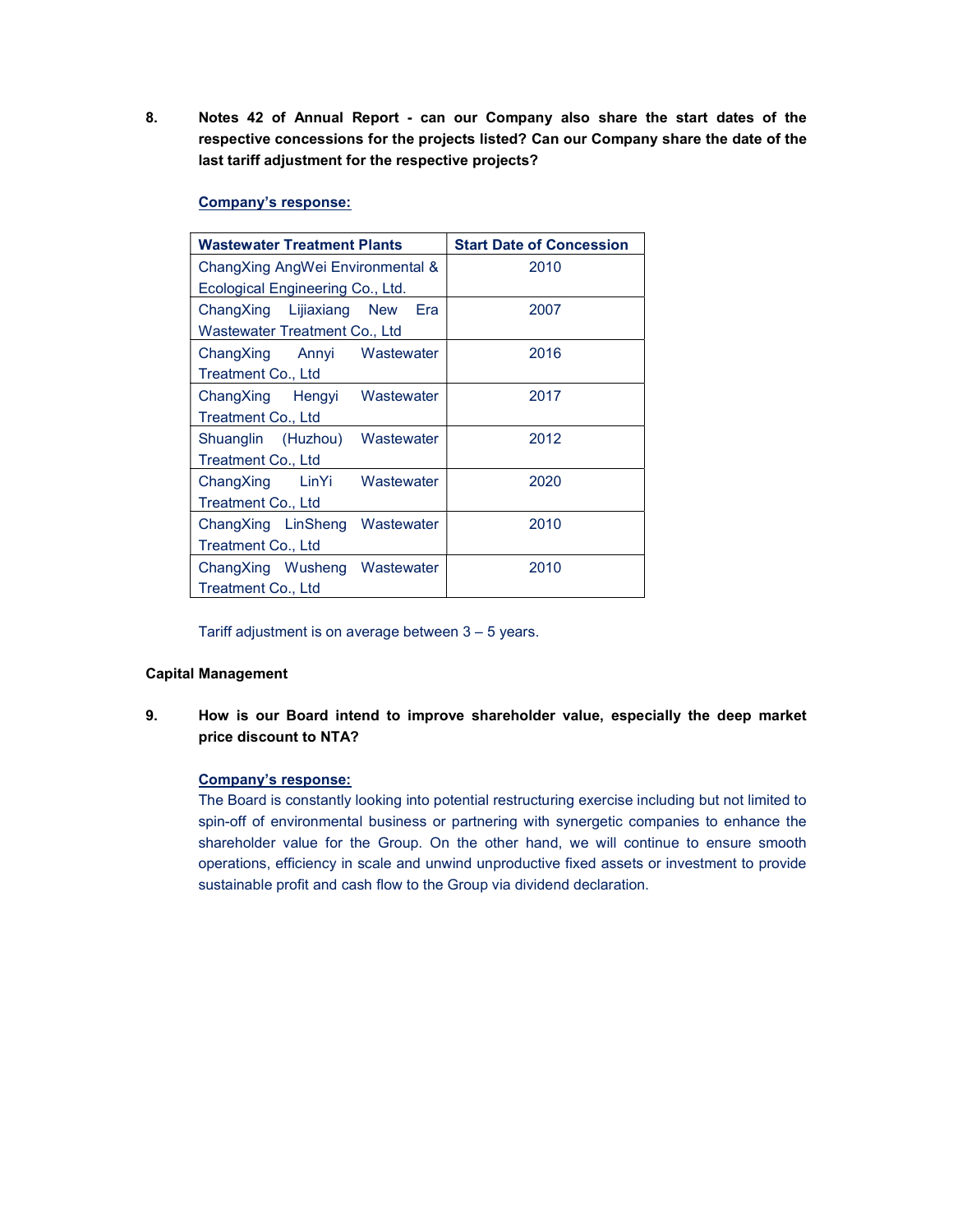Profit After Tax Attributable to Owners of the Company and Non-controlling Interests

10. On page 42 of the Annual Report, I note that of the profit of \$1,832,000 for 2020, only \$177,000 is attributable to Owners while the Non-controlling interest share of the profit is \$1,655,000. Owners/Non-controlling interest attributable profit ratio is therefore about 10/90 for 2020. This contrasted sharply from 2019 where the Owners have a much bigger share (Owners/Non-controlling interest attributable profit ratio of 62:38).

### Company's response:

As mentioned in page 7 of the operation review, the Group's profit attributable to owners of the Company for the year ended 31 December 2020 was S\$0.18 million after taking into account the allocation of profit to minority shareholders of non-fully owned subsidiaries especially from the environmental business and the full share of weakened results from steel distribution and other business units.

However, AnnAik Limited had a one-off gain on bargain purchase from fair value exercise for the strategic step-up acquisition of 20% in Huzhou Shuanglin amounting to S\$1.72 million which was 100% pertaining to the Group's results without any allocation to minority shareholders in FY2019. By excluding this one-off 100% share on bargain purchase from profit attributable to the owners of the Company, its net impact on the profit attributable to owners of the Company would have reduced from S\$2.147 million to S\$0.427 million with non-controlling interests of S\$1.33 million in FY2019 and therefore in line with the current trend observed in FY2020.

11. On page 45, I note that Non-controlling interest equity is \$13,157,000 versus the \$60,128,000 equity of Owners. So, for 2020, the profit attributable to Non-controlling interest is bigger than that for Owners notwithstanding Non-controlling interest lower equity amount.

## Company's response:

Those non-fully owned subsidiaries especially in environmental business were making profit contribution which the Group need to account for the share of profit with minority shareholders ranging from 12% - 49%. In contrast, those fully-owned subsidiaries especially in steel distribution and manufacturing businesses, together with the listed entity, were making lesser profits or being held as the cost centre which led to the above situation observed.

### Property

12. Our major property in Singapore is at 52 Tuas Avenue 9 - the 2-storey office building with attached single storey warehouse, and a 2-storey warehouse with mezzanine floor on 11,633 square metres of land. What is the approximate current market value of this property today? (the land, office building and the warehouses).

### Company's response:

The current market value is approximately S\$20 million based on recent valuation conducted on January 2021.